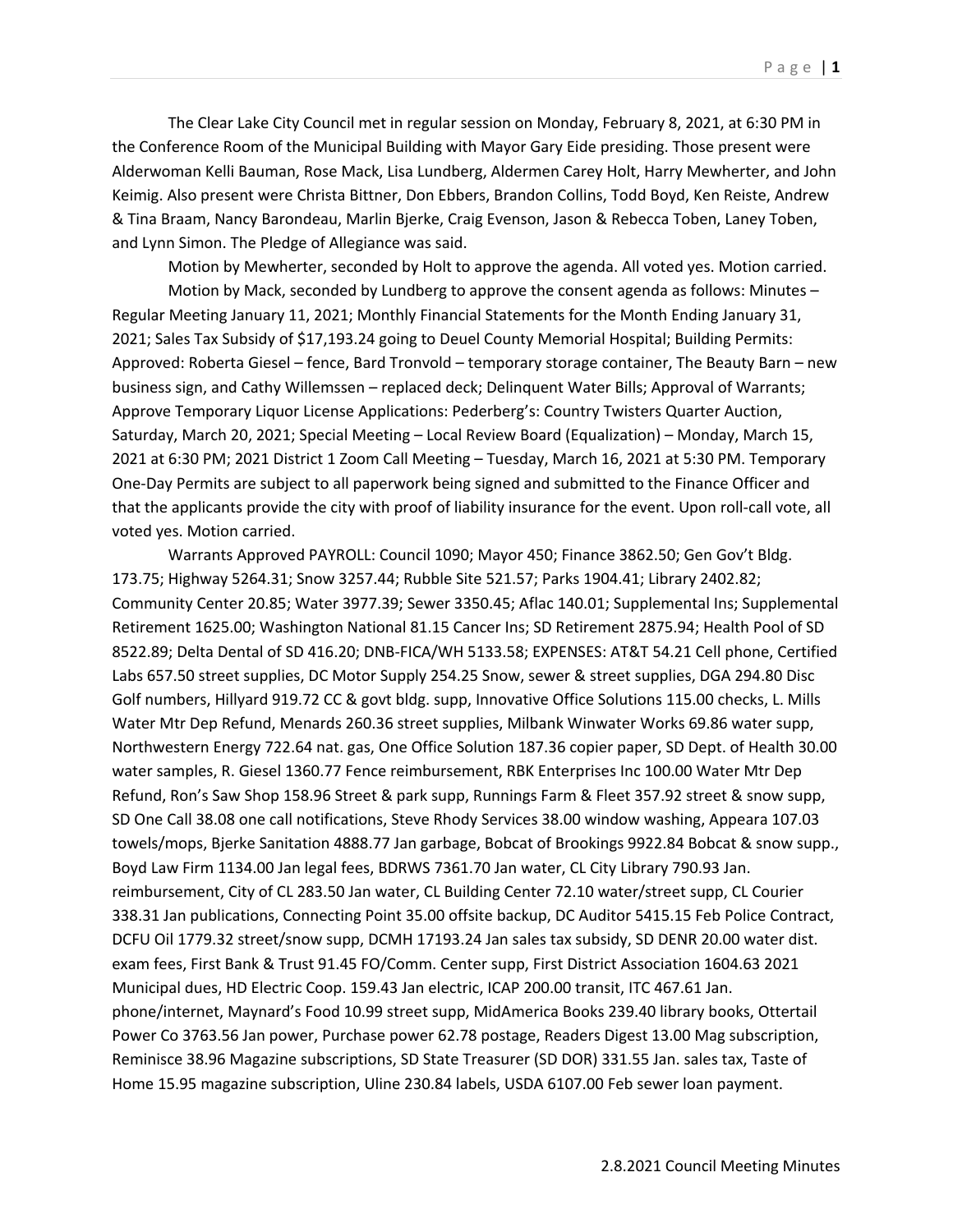Marlin Bjerke was present for public voice and gave the council an update on Salona Global, that will be tentatively closing on March 2<sup>nd</sup>.

Motion by Keimig, seconded by Holt to recess as Regular Council and convene as the Planning Commission. All voted yes. Motion carried.

A public hearing was held for Maynard's, who applied to rezone property as CB Central Business Overlay District. Motion by Keimig, seconded by Holt to approve the rezone. Upon roll-call vote; all voted yes. Motion carried.

Motion by Holt, seconded by Mewherter to adjourn as the Planning Commission and reconvene as Regular Council. All voted yes. Motion carried.

Lynn Simon requested the youth organization rate for the Community Center for the youth gymnastics fundraiser on March 20, 2021. Motion by Holt, seconded by Mack to approve charging \$75 for the event's rental fee. Upon roll-call, all voted yes. Motion carried.

Laney Toben was present to ask the council to reconsider the no chicken ordinance. The council tabled this for the March meeting to get more information from other city ordinances.

Andy Braam was present to discuss reconsidering closing the Clear Lake airport and thanked the council members for their public service. No action was taken.

The first reading of Ordinance No. 596, an Ordinance creating restrictions on marijuana sales in city limits, was completed.

The first reading of Ordinance No. 597, an Ordinance amending the sewer penalties, was completed. Changes were recommended on the wording.

The first reading of Ordinance No. 598, an Ordinance rezoning Maynard's Lot, and amending the official zoning map, was completed.

The first reading of Ordinance No. 599, an Ordinance amending R-2L Lake lot parking, and amending the official zoning map, was completed.

Motion by Lundberg, seconded by Mack to approve mayor, Gary Eide, to sign Resolution 2021-2 for the LIIP Grant for natural gas line. Upon roll call vote, all voted yes. Motion carried.

Motion by Holt, seconded by Mewherter to declare as surplus the 2020 model S595 T4 Bobcat skid steer loader with bucket to be traded in for a 2021 S66 Bobcat with bucket. Other items declared surplus property, having no value or a value less than \$500 and authorize disposal of include: 220 electric heater, drinking fountain, 3 Ipro water meters, 3 SR2 water meters, 6 7' cutting edges, 4 sets of woods mower blades, and 10 metal folding chairs. Upon roll-call vote, all voted yes. Motion carried.

The Clear Lake cell phone policy was discussed and no changes were made to it.

Finance Officer, Bittner, discussed the availability of ACH payments for utility bills. This is available for any bank, located anywhere and can be used for direct deposit for payroll as well. Motion by Keimig, seconded by Holt to approve ACH payments, with no fees to the residents. Upon roll call vote, all voted yes. Motion carried.

Motion by Lundberg, seconded by Mack to authorize the Automatic Supplemental Budget Request to General Fund for \$5,701.28 – Cares Act Reimbursement into Police Contract (101-421-429). Upon roll call vote, all voted yes. Motion carried.

Motion by Mewherter, seconded by Holt to allow Don to get bids for the 200 block of  $7<sup>th</sup>$  Avenue to replace water lines and the street. Upon roll call vote, all voted yes. Motion carried.